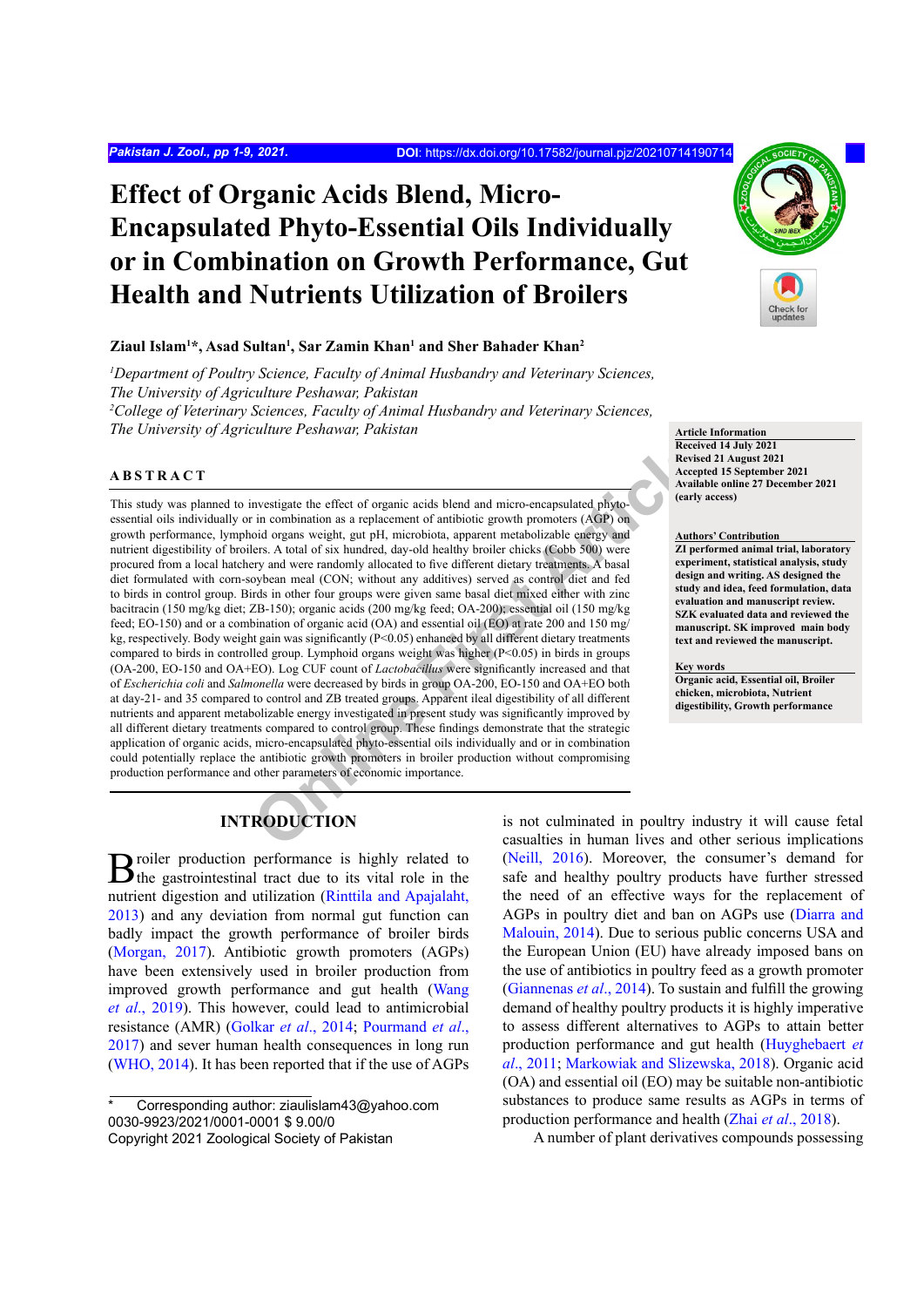beneficial implications e.g., antibacterial, antiviral, antifungal, antioxidant, anti-inflammatory, and immuneregulating properties [\(Swamy](#page-8-3) *et al*., 2016) could be effectively used to enhance the growth of poultry production. Certain essential oils thymol, carvacrol and eugenol can potentiate the growth performance and improve gut health [\(Henri and Bassole, 2012](#page-7-7)) and can modulate positively the microbial community of intestinal tract by favoring beneficial microbial growth and reducing harmful microorganisms [\(Stevanovic](#page-8-4) *et al*., 2018). These essential oils can stimulate gut digestive enzymes to improve nutrients digestibility, reduce the inflammatory response and enhance immunity (Kim *et al*[., 2013](#page-7-8); [Kazempour and Jahanian, 2017\)](#page-7-9).

weak and short chain acids viz<br>
weak and short chain acids (Dibner<br>
thenzoic and butyric acids (Dibner<br>
the fulfilling all its nutri[ti](#page-2-0)onal requirements<br>
to form the bird of the bird of the streeting and mutriculate that<br> Organic acid are weak and short chain acids viz acetic acids, propionic, benzoic and butyric acids (Dibner [and Buttin, 2002\)](#page-6-2) that can effectively reduce gut pH favoring the growth of beneficial gut microbes, improve digestive enzymes functions and nutrients utilization by broilers ([Canibe](#page-6-3) *et al*., 2001). Outside the digestive system supplementation of organic acids either in drinking water or feed have been reported to decrease pH of water and feed, reduce the growth harmful microbes and maintain its quality [\(Jarquin](#page-7-10) *et al*., 2007; Islam, 2012). Improved gut health of poultry birds with minimum number of harmful bacteria and better lining for the assimilation of nutrients could be achieved with the use of organic acids (Paul *et al*[., 2007\)](#page-7-12). There is great need to examine the potential benefits of organic acids blend and phyto essential oils in combination for effective replacement of antibiotic growth promoters in poultry diet. The combined effect of organic acids blend and phyto essential oils could have synergistic effect (Omonijo *et al*., 2018) to enhance the growth performance, immunity and nutrients utilization. It is therefore this study was designed to investigate the individual and combined impact of an organic acids blend and essential oil against the Zinc Bacitracin (ZB) that is commonly used as antibiotic growth promoter in poultry feed industry.

# **MATERIALS AND METHODS**

### *Ethical consideration*

All the experimental procedures adopted in this study were pre-approved from the animal welfare and care committee on the use of experimental animals at The University of Agriculture, Peshawar, Pakistan.

# *Feed additives*

Organic acid blend (propionic acid, formic acid, 2 Hydroxy 4 methyl thiobutanoic acid HMTBa) and microencapsulated phyto-essential oils blend containing (oregano, rosemary, cinnamon, and chili pepper extract) as active ingredients (both USA origin) were procured from a commercial feed additive supplier. Feed additives were mixed with micro-ingredients before mixing in final ration for better and uniform mixing.

# *Experimental layout and bird's husbandry*

A total of 600 (day-old) broiler chicks (Cobb 500) were obtained from a commercial hatchery and reared in open sided house bedded with softwood shavings. All chicks were randomly assigned to five replicated (n=6; 20 birds/rep) dietary groups as CON; without any additives; ZB-150; OA-200; EO-150 and OA + EO, respectively. Birds in CON group was offered a starter (0-21days) and finisher (22-35 days) corn-soybean meal based diet fulfilling all its nutritional requirements as per Cobb 500 nutrients specification guide using Brill Formulation® software (Table I), while the birds in others groups were added Zinc Bacitracin (150 mg/kg diet), organic acids (200 mg/kg feed) micro-encapsulated phyto-essential oil (150 mg/kg feed) and combination of organic acid (OA) and micro-encapsulated phyto-essential oil (EO)  $(200 \text{ mg} + 150 \text{ mg/kg})$ , respectively given. Birds in all groups had *ad libitum* access to feed and water. Optimum environmental conditions of temperature, humidity, ventilation and light were maintained as needed at different stages of rearing.

# *Data collection and measurements*

Birds were weighed on day first and then on weekly basis. Initial weight was subtracted from final weight and divided by number of birds for that particular week and adjustment in mortality if any. Cumulative average body weight gain was measured by sum up all weekly weight gains. Feed intake per replicate was determined on weekly basis and cumulative was determined by summing up all data at the end of each phase. From the cumulative average body weight gain and feed intake feed conversion ratio (FCR) was measured [\(Sultan](#page-8-5) *et al*., 2018).

$$
FCR = \frac{Total feed consumed}{Total live body weight}
$$

# *Relative weight of the lymphoid organs*

On day 35, five birds from each replicate were randomly selected and live body weight was recorded. All birds were humanly killed, skinned off and dissected. Lymphoid organs thymus, spleen and bursa of Fabricius was carefully removed, trimmed of any foreign tissues and weighed individually and expressed as percent of the live body weight (Yang *et al*[., 2018\)](#page-8-6).

| Weight of lymphoid organ | Weight of lymphoid organ in g | $\times$ 100 |
|--------------------------|-------------------------------|--------------|
| (as percent of BW)       | Body weight in g              |              |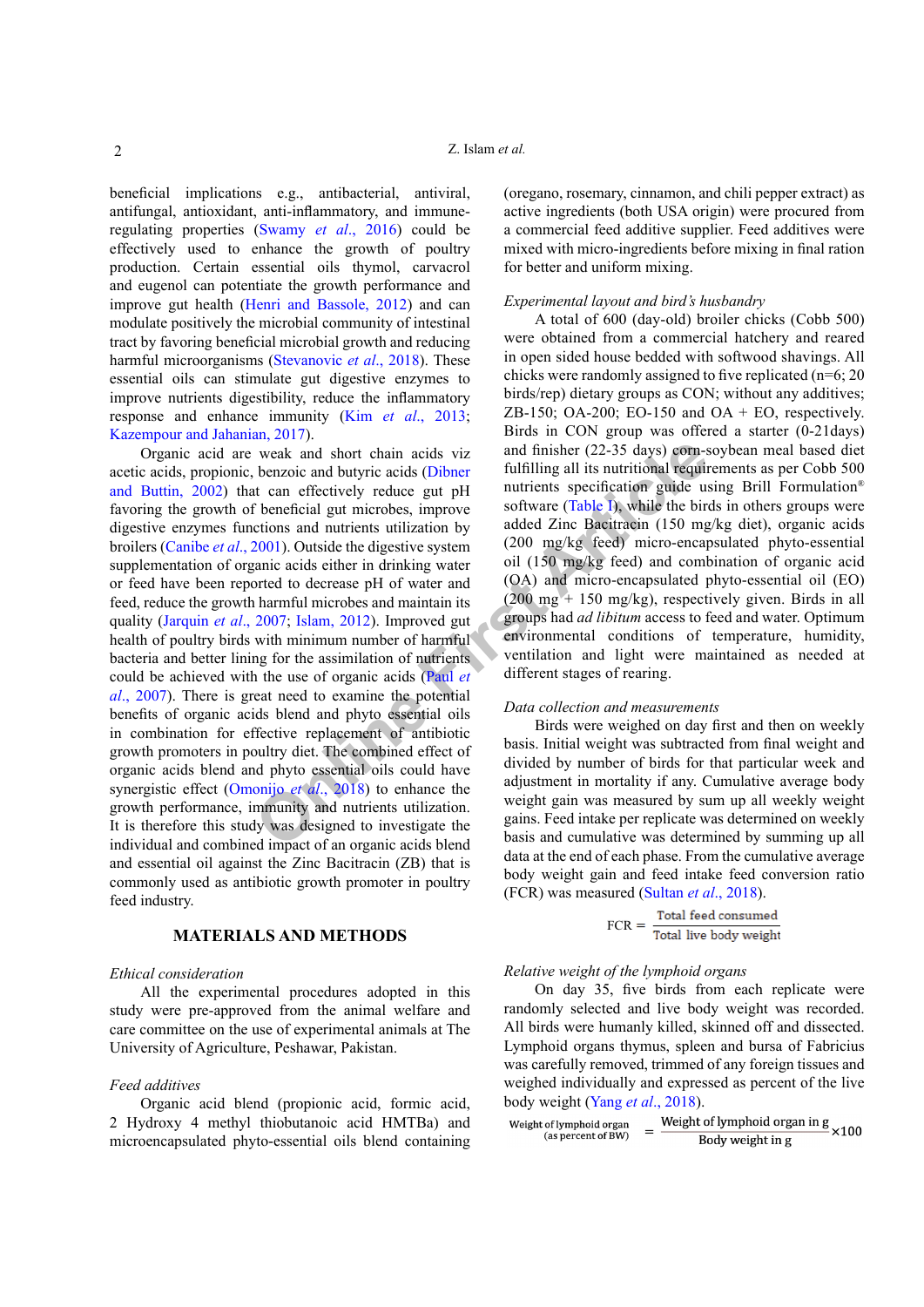<span id="page-2-0"></span>**Table I. Diet composition and estimated nutrients used in the present study.**

| Ingredient %                | $(1-21$ days)    | <b>Starter phase Finisher phase</b><br>$(22-35 days)$ | and 35 of the experimental per<br>pooled. Samples were transferr    |
|-----------------------------|------------------|-------------------------------------------------------|---------------------------------------------------------------------|
| Diet composition            |                  |                                                       | tight test tubes, freezed and stor                                  |
| Corn                        | 58.780           | 63.180                                                | analysis. Briefly, for measurem                                     |
| Soybean meal 46 %           | 34.470           | 29.630                                                | 1-gram excreta was diluted in                                       |
| Poultry oil/ fat            | 2.590            | 3.830                                                 | broth and homogenized. Home                                         |
| Salt                        | 0.370            | 0.370                                                 | transferred to selective media fo<br>counts was performed by serial |
| Sodium bicarbonate/soda     | 0.100            | 0.100                                                 | peptone solution) onto Lactoba                                      |
| Limestone/chips             | 1.470            | 1.360                                                 | MacConkey agar plates, and S                                        |
| <b>DCP</b>                  | 1.080            | 0.730                                                 | plates to isolate the Lactobacilli                                  |
| Lysine sulfate              | 0.370            | 0.220                                                 | Salmonella, respectively. The                                       |
| DL methonoine               | 0.300            | 0.240                                                 | counted immediately after the                                       |
| Threonine                   | 0.110            | 0.010                                                 | 37°C under anaerobic conditions                                     |
| Choline chloride 70 %       | 0.100            | 0.100                                                 | (Gao et al., 2019).                                                 |
| Mineral and vitamin premix  | 0.250            | 0.220                                                 | Apparent ileal digestibility and                                    |
| Phytase                     | 0.010            | 0.010                                                 | calculation                                                         |
| <b>Calculated nutrients</b> |                  |                                                       | Birds were selected $(n=10)$                                        |
| DM(%)                       | 84.608           | 83.354                                                | day-35 and shifted to metabolic                                     |
| CP(%)                       | 20.951           | 18.785                                                | collection for final four days till                                 |
| Ash $(\%)$                  | 5.349            | 4.726                                                 | excreta were collected and wei<br>four days. Representative sample  |
| EE $(\% )$                  | 5.45             | 6.735                                                 | oven dried for further analyses. F                                  |
| C. fiber $(\% )$            | 2.791            | 2.674                                                 | nutrients digestibility 0.2% Cr <sub>2</sub> O <sub>3</sub>         |
| Ame                         | 2975             | 3100                                                  | marker. Dried samples of excret                                     |
| Na $(%)$                    | 0.18             | 0.18                                                  | was grind to pass through a 1- n                                    |
| Cl(%)                       | 0.289            | 0.29                                                  | of feed and fecal samples was m                                     |
| $K(\%)$                     | 0.885            | 0.799                                                 | bomb calorimeter and AME wa                                         |
| Calcium                     | 0.9 <sub>2</sub> | 0.76                                                  | analyses of feed and excreta<br>outlined in (AOAC, 2005). Cl        |
| Ava. P (%)                  | 0.45             | 0.38                                                  | were determined with a UV absor                                     |
| Lysine $(D)$                | 1.22             | 1.02                                                  | (Shimadzu, UV-1201, Shimadzu,                                       |
| Methionine (D)              | 0.597            | 0.507                                                 | method of (Williams et al., 1962)                                   |
| $Met + Cys (D)$             | 0.91             | $0.8\,$                                               | were used to calculate the appare                                   |
| Tryptophan (D)              | 0.227            | 0.202                                                 | ileal digestible energy (Stefanello<br>$\frac{1}{2}$                |
|                             |                  |                                                       |                                                                     |

Vitamin and minral premix contained the following per kg of diet: 10,000 IU vitamin A, 4,500 IU vitamin D3, 65 mg vitamin E, 1.5 mg vitamin B1, 12 mg vitamin B2, 3.2 mg vitamin B6, 0.011 mg vitamin B12, 3.0 mg vitamin K3, 18 mg pantothenic acid, 60 mg niacin, 0.18 mg biotin, 1.9 mg folic acid; 20 mg Fe, 16 mg Cu, 110 mg – Zn, 120 mg Mn, 1.25 mg I, 0.9 mg Co, 0.3 mg Se.

# *Determination of gut pH in different segment of the gastrointestinal tract*

The gut pH was measured at four different segments of gastrointestinal tract i.e., crop, ilium, jejunum and ceca immediately after killing the birds. A portable digital pH meter was used as described by ([Ndelekwute](#page-7-14) *et al*., 2019).

#### *Determination of ileal microbial count*

Ileal digesta content were collected both at day 21 and 35 of the experimental period from five birds and pooled. Samples were transferred to sterile plastic air tight test tubes, freezed and stored at -80°C until further analysis. Briefly, for measurement of ileal microbiota 1-gram excreta was diluted in 9 mL of 1% peptone broth and homogenized. Homogenized samples were transferred to selective media for growth. The bacterial counts was performed by serial 10-fold dilutions (10 g/l peptone solution) onto *Lactobacillus* MRS agar plates, MacConkey agar plates, and *Salmonella-Shigella* agar plates to isolate the *Lactobacillus, Escherichia coli*, and *Salmonella,* respectively. The bacteria colonies was counted immediately after the plates was cultivated at 37°C under anaerobic conditions using a colony counter (Gao *et al*., 2019).

# *Apparent ileal digestibility and ileal digestible energy calculation*

Birds were selected (n=10) from all replicates at day-35 and shifted to metabolic cages for total excreta collection for final four days till day-42. Feed intake and excreta were collected and weighed daily morning for four days. Representative samples were collected, air and oven dried for further analyses. For determination of ileal nutrients digestibility  $0.2\%$  Cr<sub>2</sub>O<sub>3</sub> was used as indigestible marker. Dried samples of excreta, ileal digesta and feed was grind to pass through a 1- mm screen. Gross energy of feed and fecal samples was measured using Adiabatic bomb calorimeter and AME was determined. Proximate analyses of feed and excreta samples were done as outlined in (AOAC, 2005). Chromium concentrations were determined with a UV absorption spectrophotometer (Shimadzu, UV-1201, Shimadzu, Kyoto, Japan) using the method of ([Williams](#page-8-7) *et al*.,1962). The following formulas were used to calculate the apparent ileal digestibility and ileal digestible energy ([Stefanello](#page-8-8) *et al*., 2020).

$$
AME(IDE)(kcal/kg) = \left\{ GE_{i} - \left(1 + GE_{0} \times \frac{c_{i}}{c_{o}}\right)\right\}
$$

where  $GE =$  gross energy (kcal/kg) in the diet;  $GE =$  gross energy (kcal/kg) in the ileal digesta or excreta; Ci and  $Co =$ concentration of marker in the diet and digesta or excreta (%), respectively.

NDor Digestibility (%) = 
$$
\left\{ 1 - \left( \frac{C_i}{C_o} \times \frac{N_0}{N_i} \right) \right\} \times 100
$$

where  $ND=$  nutrient digestibility  $(\%)$ ; Ci and Co= concentration of marker in the diet and digesta or excreta (%), respectively; Ni and No= concentration of nutrient in the diet and digesta or excreta  $(\% )$ , respectively.

# *Data analysis*

Data were subjected to one-way ANOVA using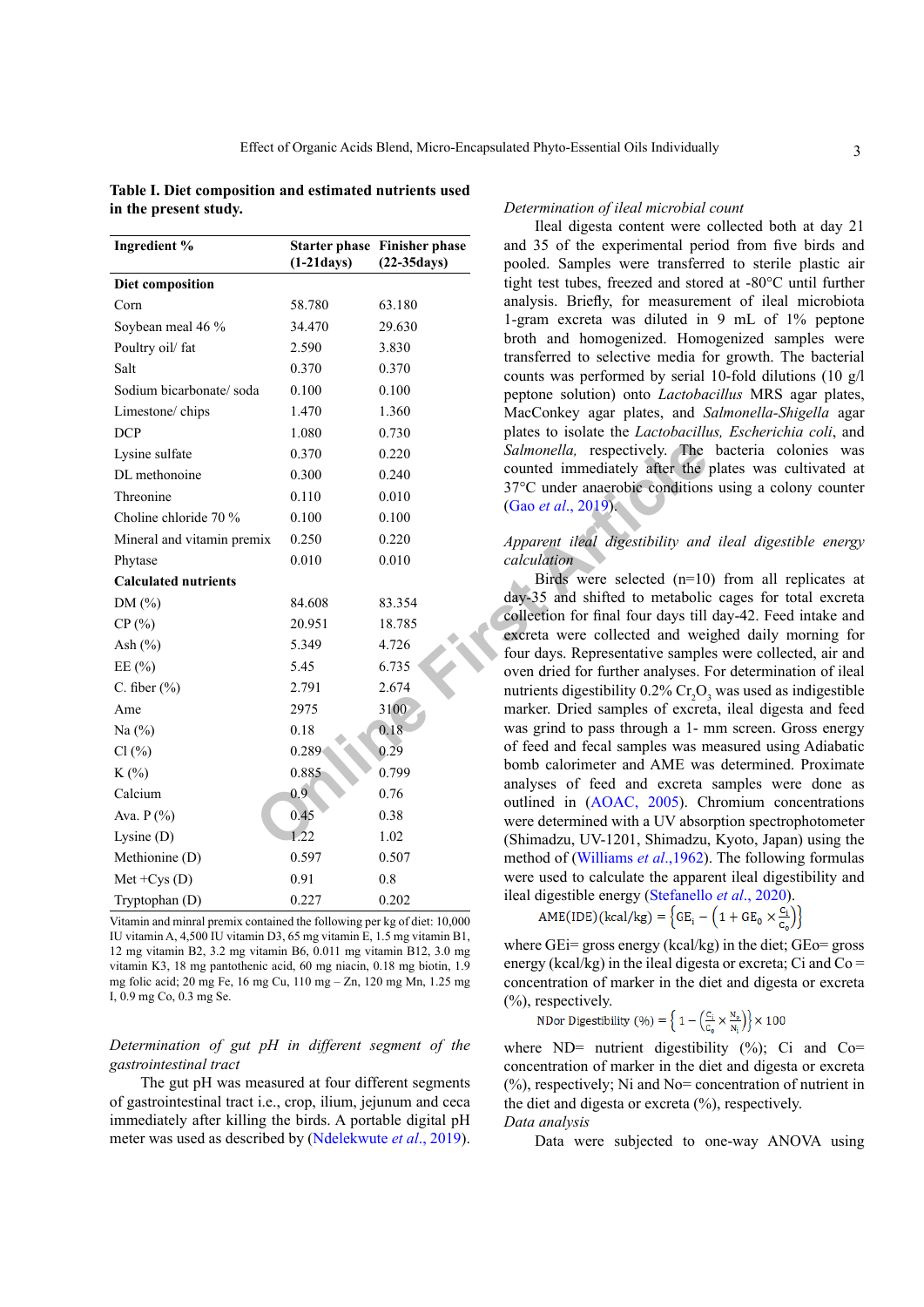4

# Z. Islam *et al.*

General Linear Model procedure of SAS 9.3 package [\(Guide, 2010](#page-7-15)). Treatments means were compared by LSD.

# **RESULTS**

# *Growth performance*

[Table II](#page-3-0) indicate improved average body weight gain and better FCR both at starter (day-1 to day-21) and finisher phase (day-22 to day-35) that was significantly ( $P \le 0.05$ ) affected by all dietary treatments compared to control groups. During starter phase maximum average body weight gain was observed in groups OA+EO (796.91), EO-150 (789.47), OA-200 (789.17) and improved FCR OA+EO (1.41), EO-150 (1.43), OA-200 (1.43). This was followed by group ZB-150 and CON. Overall performance (day-1 to 35) in term of average body weight gain and FCR was improved  $(p<0.05)$  in all groups compared to control group. The highest final average body weight gain and better FCR were observed in the treatments groups ZB-150, OA-200, EO-150 and OA+EO as compared to CON. No significant difference  $(p>0.05)$  was seen among different groups for feed intake and livability.

#### *Relative weight of lymphoid organs*

Lymphoid organs weight, spleen and bursa of Fabricius were significantly improved ( $P < 0.05$ ) in-group ZB-150, OA-200, EO-150 and OA+EO respectively. Maximum improvement in weight of spleen and bursa of Fabricius was observed in groups OA+EO as compare to other treatment groups. There was a non-significant difference  $(P > 0.05)$  between the treatments for the relative thymus weight [Table III.](#page-4-0)

# *Digesta pH in different section of the digestive tract*

pH in different gut section was significantly altered by the dietary treatments in groups that received organic acid blend, micro-encapsulated phyto-essential oil and or both. Maximum change was in pH in crop (4.94), proventriculus (2.36), ileum (6.01), Jejunum (5.12) and Caeca (5.91) was observed in group OA+EO as compared to control, [Table](#page-4-1)  IV.

<span id="page-3-0"></span>

| followed by group ZB-150 and CON. Overall performance<br>(day-1 to 35) in term of average body weight gain and<br>FCR was improved ( $p<0.05$ ) in all groups compared to<br>control group. The highest final average body weight gain<br>and better FCR were observed in the treatments groups<br>ZB-150, OA-200, EO-150 and OA+EO as compared to<br>CON. No significant difference $(p>0.05)$ was seen among<br>Table II. Effect of an organic acid blend and micro-encapsulated essential oil individually or in combination or<br>production performance of broilers on day 21 and 35. |                            |                        | IV.                          |                                  | the dietary treatments in groups that received organic acid<br>blend, micro-encapsulated phyto-essential oil and or both<br>Maximum change was in pH in crop (4.94), proventriculus<br>$(2.36)$ , ileum $(6.01)$ , Jejunum $(5.12)$ and Caeca $(5.91)$ was<br>observed in group OA+EO as compared to control, Table |         |
|--------------------------------------------------------------------------------------------------------------------------------------------------------------------------------------------------------------------------------------------------------------------------------------------------------------------------------------------------------------------------------------------------------------------------------------------------------------------------------------------------------------------------------------------------------------------------------------------|----------------------------|------------------------|------------------------------|----------------------------------|---------------------------------------------------------------------------------------------------------------------------------------------------------------------------------------------------------------------------------------------------------------------------------------------------------------------|---------|
| <b>Production traits</b>                                                                                                                                                                                                                                                                                                                                                                                                                                                                                                                                                                   |                            |                        |                              | Treatments <sup>1</sup>          |                                                                                                                                                                                                                                                                                                                     | p value |
|                                                                                                                                                                                                                                                                                                                                                                                                                                                                                                                                                                                            | <b>CON</b>                 | ZB-150                 | <b>OA-200</b>                | EO-150                           | OA+EO                                                                                                                                                                                                                                                                                                               |         |
| <b>Starter phase</b><br>$(\text{day } 0-21)$                                                                                                                                                                                                                                                                                                                                                                                                                                                                                                                                               |                            |                        |                              |                                  |                                                                                                                                                                                                                                                                                                                     |         |
| BWG, g                                                                                                                                                                                                                                                                                                                                                                                                                                                                                                                                                                                     | $729.42^{\circ} \pm 0.987$ | 782.35 ± 0.317         | 789.17 <sup>a</sup> ±0.815   | 789.47 <sup>a</sup> ±0.748       | 796.91 <sup>a</sup> ±0.996                                                                                                                                                                                                                                                                                          | 0.0001  |
| FI, g                                                                                                                                                                                                                                                                                                                                                                                                                                                                                                                                                                                      | $1129.61 \pm 0.230$        | $1130.31 \pm 0.570$    | $1131.92 \pm 0.174$          | $1129.31 \pm 0.650$              | $1128.32\pm0.701$                                                                                                                                                                                                                                                                                                   | 0.9665  |
| <b>FCR</b>                                                                                                                                                                                                                                                                                                                                                                                                                                                                                                                                                                                 | $1.544 \pm 0.205$          | $1.44^b \pm 0.024$     | $1.43^{\circ} \pm 0.020$     | $1.43^{\rm b}\pm 0.664$          | $1.41^{\rm b} \pm 0.011$                                                                                                                                                                                                                                                                                            | 0.0000  |
| Livability %                                                                                                                                                                                                                                                                                                                                                                                                                                                                                                                                                                               | 96.16±0.477                | $96.50 \pm 0.562$      | 95.66±0.557                  | 96.50±0.562                      | 95.66±0.557                                                                                                                                                                                                                                                                                                         | 0.6730  |
| <b>Finisher phase</b><br>$(\text{day } 22 - 35)$                                                                                                                                                                                                                                                                                                                                                                                                                                                                                                                                           |                            |                        |                              |                                  |                                                                                                                                                                                                                                                                                                                     |         |
| BWG, g                                                                                                                                                                                                                                                                                                                                                                                                                                                                                                                                                                                     | 1085.22±0.145              | $1061.72 \pm 0.647$    | $1080.51 \pm 0.601$          | 1099.01±0.085                    | $1083.31 \pm 0.849$                                                                                                                                                                                                                                                                                                 | 0.3001  |
| FI, g                                                                                                                                                                                                                                                                                                                                                                                                                                                                                                                                                                                      | 2254.52±0.466              | $2264.72 \pm 0.605$    | 2262.81±0.693                | 2259.61±0.592                    | $2263.11 \pm 0.915$                                                                                                                                                                                                                                                                                                 | 0.1540  |
| ${\rm FCR}$                                                                                                                                                                                                                                                                                                                                                                                                                                                                                                                                                                                | $2.074 \pm 0.025$          | $2.13^{ab} \pm 0.0234$ | $2.09bc \pm 0.021$           | $2.05 \pm 0.028$                 | 2.089 *= 0.012                                                                                                                                                                                                                                                                                                      | 0.2297  |
| Livability %                                                                                                                                                                                                                                                                                                                                                                                                                                                                                                                                                                               | 96.50±0.428                | 96.50±0.562            | 96.50±0.670                  | 96.50±0.562                      | 96.33±0.557                                                                                                                                                                                                                                                                                                         | 0.9993  |
| <b>Overall period</b><br>(d 0 to 35)                                                                                                                                                                                                                                                                                                                                                                                                                                                                                                                                                       |                            |                        |                              |                                  |                                                                                                                                                                                                                                                                                                                     |         |
| BWG, g                                                                                                                                                                                                                                                                                                                                                                                                                                                                                                                                                                                     | 1814.61 $\pm 0.971$        | 1844.04 $\pm$ 0.240    | 1869.71 <sup>ab</sup> ±0.681 | 1888.53 *= 0.072                 | 1880.21 <sup>a</sup> ±0.569                                                                                                                                                                                                                                                                                         | 0.0000  |
| FI, g                                                                                                                                                                                                                                                                                                                                                                                                                                                                                                                                                                                      | $3384.12 \pm 0.408$        | 3395.01±4.939          | 3394.71±0.759                | $3389.01 \pm 0.418$              | 3391.41±0.160                                                                                                                                                                                                                                                                                                       | 0.4449  |
| <b>FCR</b>                                                                                                                                                                                                                                                                                                                                                                                                                                                                                                                                                                                 | $1.864 \pm 0.014$          | $1.841a$ b $\pm 0.027$ | $1.81bc \pm 0.503$           | $1.79^{\circ} \pm 0.013^{\circ}$ | $1.80^{\circ} \pm 0.133$                                                                                                                                                                                                                                                                                            | 0.0001  |
| Livability %                                                                                                                                                                                                                                                                                                                                                                                                                                                                                                                                                                               | 97.00±0.365                | $96.50 \pm 0.562$      | $97.16 \pm 0.703$            | $96.50 \pm 0.562$                | $97.33 \pm 0.494$                                                                                                                                                                                                                                                                                                   | 0.7438  |

Mean carrying different superscripts are significantly different (p<0.05). Values are presented as mean with standard error mean. BWG, body weight gain; FI, feed intake; FCR, feed conversion ratio. <sup>1</sup>Con, basal diet; ZB-150, basal diet+ zinc bacitracin, OA-200, basal diet+ organic acid; EO-150, Basal diet essential oil; OA+EO, basal diet + organic acid + essential oil.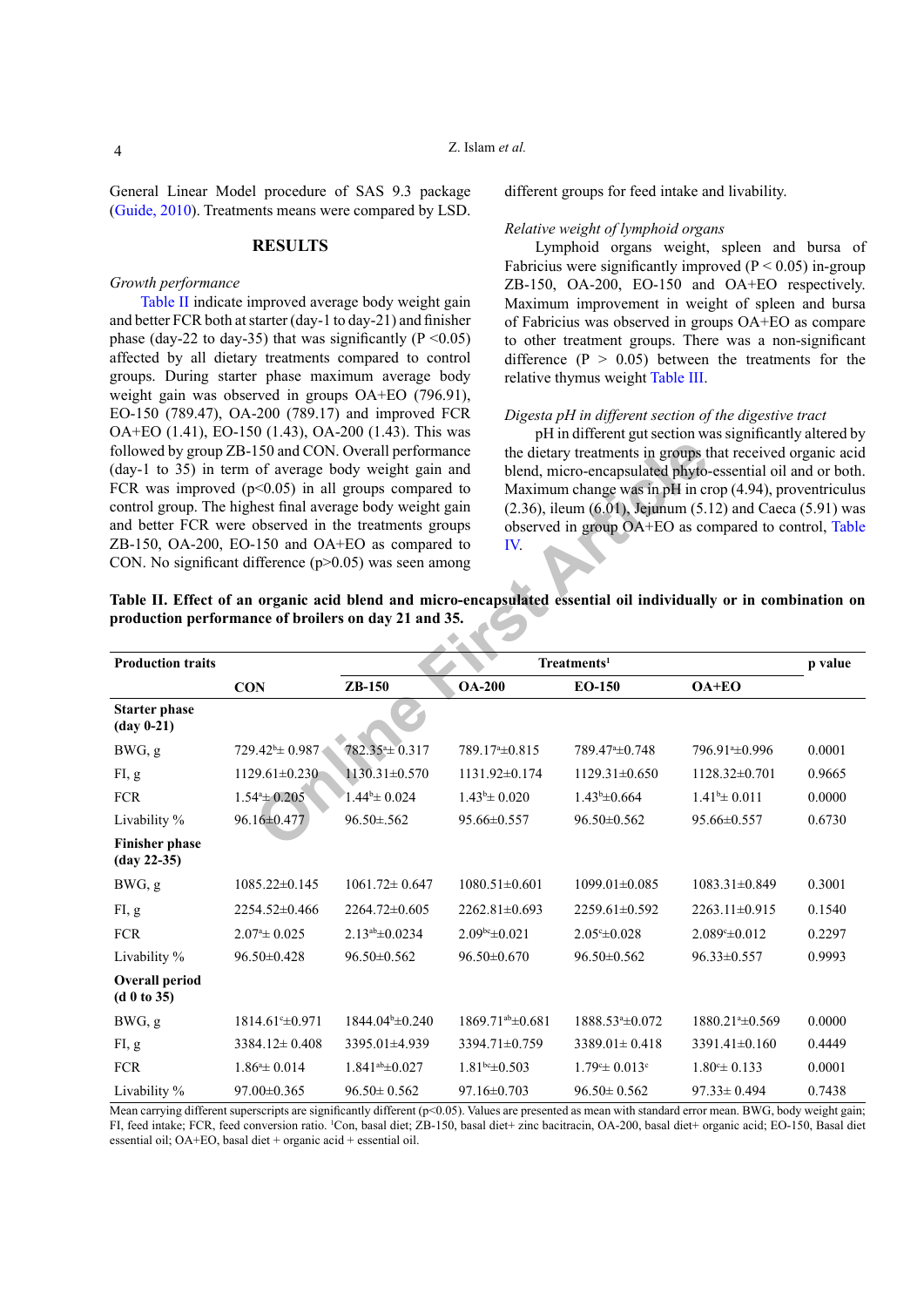<span id="page-4-0"></span>

| Table III. Effects of an organic acid blend and micro-encapsulated essential oil individually or in combination on |  |  |
|--------------------------------------------------------------------------------------------------------------------|--|--|
| lymphoid organs weight of broilers on day 35.                                                                      |  |  |

| Lymphoid organ     |                    | Treatments                |                          |                                 |                    |        |
|--------------------|--------------------|---------------------------|--------------------------|---------------------------------|--------------------|--------|
|                    | CON                | <b>ZB-150</b>             | <b>OA-200</b>            | EQ-150                          | $OA+EO$            |        |
| Spleen             | $0.12^b \pm 0.019$ | $0.14b\pm 0.011$          | $0.17^{\circ}$ = 0.009   | $0.16^{\circ}$ = 0.077          | $0.18^a \pm 0.773$ | 0.0000 |
| <b>Thymus</b>      | $0.43\pm0.023$     | $0.42\pm 0.021$           | $0.45\pm0.573$           | $0.43 \pm 0.019$                | $0.42\pm0.023$     | 0.8176 |
| Bursa of Fabricius | $0.15^b \pm 0.819$ | $0.165^{\circ} \pm 0.638$ | $0.175^{ab}$ $\pm 0.638$ | 0.176 <sup>ab</sup> $\pm$ 0.216 | $0.1964 \pm 0.014$ | 0.0322 |

Mean carrying different superscripts are significantly different (p<0.05). Values are presented as mean with standard error mean. <sup>1</sup>C, basal diet; ZB-150, basal diet+ zinc bacitracin; OA-200, basal diet+ organic acid; EO-150, basal diet+ essential oil; OA+EO, basal diet + organic acid + essential oil.

<span id="page-4-1"></span>**Table IV. Effects of an organic acid blend and micro-encapsulated essential oil individually or in combination on pH value of different gut sections of broilers on day 35.**

| <b>Gut region</b>                                              |                                  | <b>Treatments</b>                                                                                                                                                                              |                          |                                                                                                                                                                             |                         | p value |
|----------------------------------------------------------------|----------------------------------|------------------------------------------------------------------------------------------------------------------------------------------------------------------------------------------------|--------------------------|-----------------------------------------------------------------------------------------------------------------------------------------------------------------------------|-------------------------|---------|
|                                                                | <b>CON</b>                       | $ZB-150$                                                                                                                                                                                       | <b>OA-200</b>            | <b>EO-150</b>                                                                                                                                                               | $OA+EO$                 |         |
| Crop                                                           | $5.95*+0.040$                    | $5.92*+0.010$                                                                                                                                                                                  | $5.28^{\rm b}\pm0.018$   | $5.18^{\circ} \pm 0.054$                                                                                                                                                    | 4.94 $\pm$ 0.013        | 0.0000  |
| Proventriculus                                                 | $2.64*+0.011$                    | $2.63*+0.010$                                                                                                                                                                                  | $2.49^{\circ} \pm 0.048$ | $2.42^b \pm 0.570$                                                                                                                                                          | $2.36 \pm 0.039$        | 0.0000  |
| Ilium                                                          | $7.524 \pm 0.118$                | $7.46^{\mathrm{a}}\pm 0.120$                                                                                                                                                                   | $6.71b\pm 0.703$         | $6.73 \pm 0.203$                                                                                                                                                            | $6.01^{\rm b} \pm 0.30$ | 0.0000  |
| Jejunum                                                        | $6.264 \pm 0.011$                | $6.254 \pm 0.015$                                                                                                                                                                              | $5.83^b \pm 0.011$       | $5.18b\pm 0.903$                                                                                                                                                            | $5.12^b \pm 0.037$      | 0.0000  |
| Caeca                                                          | $6.244 \pm 0.163$                | $6.424 \pm 0.031$                                                                                                                                                                              | $6.01b\pm 0.203$         | $6.16^{\rm b}\pm0.013$                                                                                                                                                      | $5.91 \pm 0.042$        | 0.0006  |
| Ileal microbial count (log cfu $g1$ )                          | Birds under different treatments | ZB-150, basal diet+ zinc bacitracin; OA-200, basal diet+ organic acid; EO-150, basal diet+ essential oil; OA+EO, basal diet+ organic acid + essential oil.<br>showed $\alpha$                  |                          | $kg^{-1}$ ), followed by group OA-200 (2756.23 Kcal $kg^{-1}$ )<br>respectively. The antibiotic treated groups ZB-150 had no                                                |                         |         |
|                                                                |                                  | significant difference in microbial count of <i>Escherichia</i><br>coli, Salmonella and Lactobacillus both at starter and<br>finisher phase of rearing, (Table V). <i>Escherichia coli</i> and |                          | significant ( $p > 0.05$ ) impact however numerically higher<br>values compared to controlled group.                                                                        |                         |         |
|                                                                |                                  | Salmonella was found lowest in birds of group OA-200,<br>E0-150 (6.20, 6.85, 6.10, 6.70, respectively) and OA+EO                                                                               |                          |                                                                                                                                                                             | <b>DISCUSSION</b>       |         |
| count of <i>Lactobacillus</i> (8.71, 8.91, 9.78) respectively, |                                  | (5.25, 6.47) compared to birds in ZB-150 and CON group.<br>However, the birds in same treatment groups had improved                                                                            |                          | The unrestricted use at sub-therapeutic levels of feed<br>antibiotics as growth promoters may be associated with<br>the development of antibiotic-resistant human pathogens |                         |         |

# *Ileal microbial count (log cfu g-1)*

Birds under different treatments showed a significant difference in microbial count of *Escherichia coli, Salmonella* and *Lactobacillus* both at starter and finisher phase of rearing, (Table V). *Escherichia coli* and *Salmonella* was found lowest in birds of group OA-200, E0-150 (6.20, 6.85, 6.10, 6.70, respectively) and OA+EO (5.25, 6.47) compared to birds in ZB-150 and CON group. However, the birds in same treatment groups had improved count of *Lactobacillus* (8.71, 8.91, 9.78) respectively, compared to other groups ZB-150 (6.16) and CON (7.68).

# *Nutrient utilization and ileal apparent metabolizable energy (Kcal kg-1)*

[Table VI](#page-5-1) depicts findings of the nutrients digestibility and apparent metabolizable energy of all different treatments. It was interesting to note that digestibility of all different nutrients and energy utilization was significantly altered by organic acid, essential oils and or their combination with significant difference among these groups. Protein digestibility was maximum in group OA+EO (84.20%) and EO-150 (82.70%) compared to all groups with no significant difference among groups (ZB-150, OA-200 and CON). Significantly higher apparent metabolizable energy was recorded for groups OA+EO (2853.34 Kcal kg-1) and EO-150 (2821.71 Kcal

## **DISCUSSION**

The unrestricted use at sub-therapeutic levels of feed antibiotics as growth promoters may be associated with the development of antibiotic-resistant human pathogens (AGP) and therefore there is tremendous pressure on the poultry feed sector to phase out its use. Poultry experts across the globe are faced with the challenge of finding effective alternatives to replace AGP's for optimum poultry production. The use of essential oils and organic acids have shown substantial benefits in poultry production over the last few years ([Banday](#page-6-6) *et al*., 2015). The additive effects of organic acids and essential oils have been observed on the gut health and growth performance in some previous studies (Liu *et al*[., 2017](#page-7-16)). The variation of the gut microbiota may be the main mode of action linked to the synergic effects of a blend of organic acids and essential oils (Walia *et al*., 2017). The supplementation of organic acid and essential oil alone or in combination improved body weight gain in starter phase and overall production period in present study. The blend of organic acids and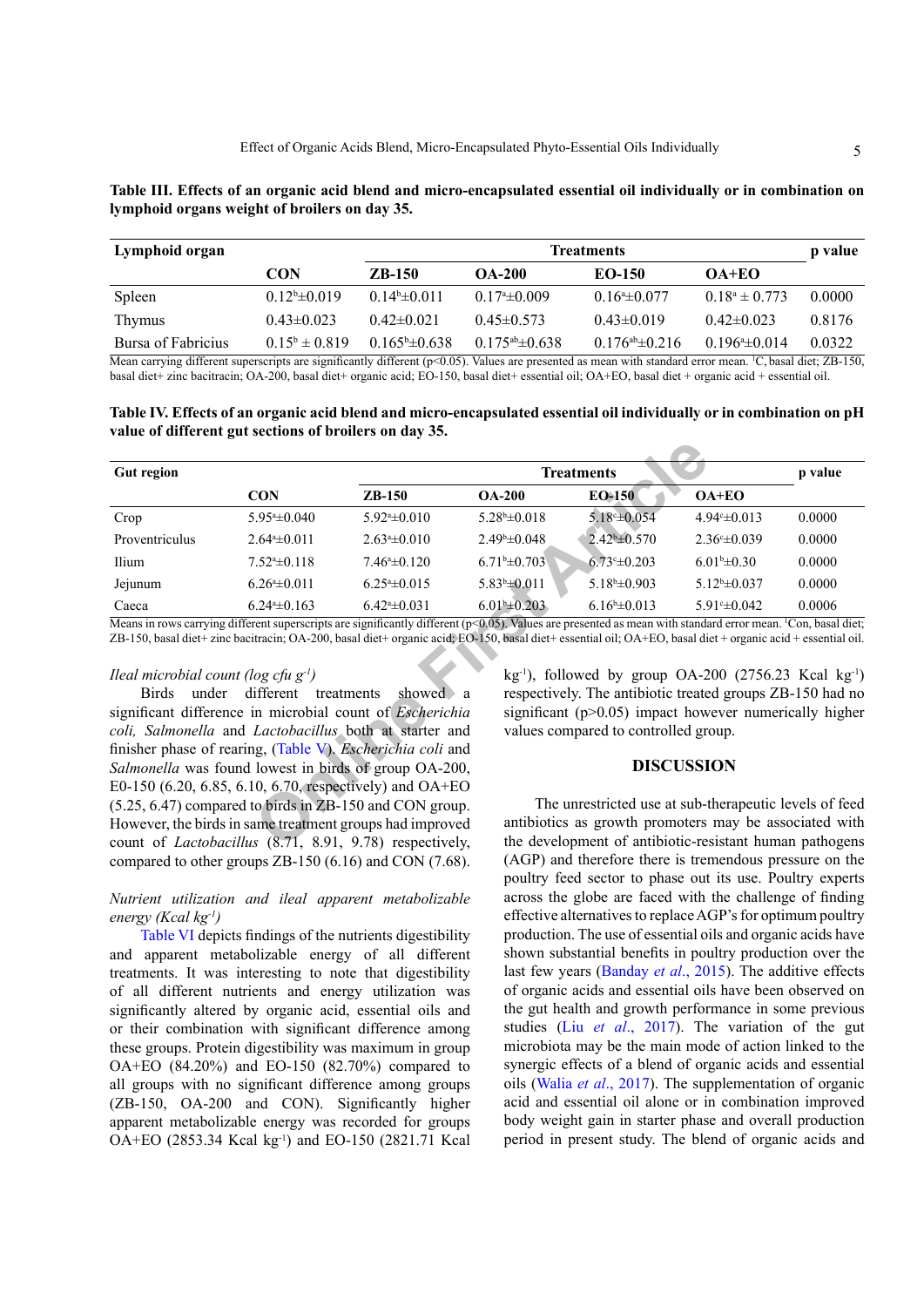| <b>Gut microbe</b> |                            | Treatments <sup>1</sup>                 |                        |                        |                   | p Value |
|--------------------|----------------------------|-----------------------------------------|------------------------|------------------------|-------------------|---------|
|                    | <b>CON</b>                 | $ZB-150$                                | $OA-200$               | $EO-150$               | $OA+EO$           |         |
| Day $21$           |                            |                                         |                        |                        |                   |         |
| Escherichia coli   | $6.78^{\circ}$ $\pm 0.030$ | $6.78^{\circ}$ $\pm 0.030$              | $6.20\pm 0.036$        | $6.10^{b} \pm 0.044$   | $5.25 \pm 0.042$  | 0.0000  |
| Salmonella         | $6.90^{\circ}$ $\pm 0.094$ | $6.91^{\mathrm{a}} + 0.30^{\mathrm{c}}$ | $6.85^{\rm b}\pm0.011$ | $6.70^{\circ}$ ± 0.094 | $6.47 \pm 0.077$  | 0.0000  |
| Lactobacillus      | $7.68 \pm 0.219$           | $6.164 \pm 0.021$                       | $8.71 \pm 0.060$       | $8.91b\pm 0.025$       | $9.784 \pm 0.158$ | 0.0000  |
| <b>Day 35</b>      |                            |                                         |                        |                        |                   |         |
| Escherichia coli   | $7.11^a \pm 0.065$         | $7.18^{\circ}$ $\pm 0.070$              | $710a \pm 0.056$       | $6.83b\pm 0.033$       | $6.52 \pm 0.033$  | 0.0000  |
| Salmonella         | $6.784 \pm 0.021$          | $6.75^{\circ}$ $\pm 0.011$              | $6.62^b \pm 0.014$     | $6.61b\pm 0.064$       | $6.44 \pm 0.025$  | 0.0000  |
| Lactobacillus      | $7.81 \pm 0.065$           | $7.73 \pm 0.079$                        | $8.15^{ab} \pm 0.064$  | $8.04b\pm 0.013$       | $8.224 \pm 0.021$ | 0.0000  |

<span id="page-5-0"></span>**Table V. Effects of an organic acid blend and micro-encapsulated essential oil individually or in combination on different microbial count (log** *cfu* **g-1) of broilers on day 21 and 35.**

<span id="page-5-1"></span>**Table VI. Effects of an organic acid blend and micro-encapsulated essential oil individually or in combination on nutrients digestibility and apparent metabolizable energy of broilers on day 42.**

| Lactobacillus     | $7.81 \pm 0.065$               | $7.73 \pm 0.079$                                                                 | $8.15^{ab} \pm 0.064$       | $8.04b\pm 0.013$              | $8.224 \pm 0.021$                                                                                                                                                        | 0.0000  |
|-------------------|--------------------------------|----------------------------------------------------------------------------------|-----------------------------|-------------------------------|--------------------------------------------------------------------------------------------------------------------------------------------------------------------------|---------|
|                   |                                |                                                                                  |                             |                               | Means carrying different superscripts are significantly different (p<0.05). Values are presented as mean with standard error mean. 'con, basal diet; ZB-                 |         |
|                   |                                |                                                                                  |                             |                               | 150, basal diet+ zinc bacitracin; OA-200, basal diet+ organic acid; EO-150, basal diet+ essential oil; OA+EO, basal diet + organic acid + essential oil.                 |         |
|                   |                                |                                                                                  |                             |                               |                                                                                                                                                                          |         |
|                   |                                |                                                                                  |                             |                               | Table VI. Effects of an organic acid blend and micro-encapsulated essential oil individually or in combination on                                                        |         |
|                   |                                | nutrients digestibility and apparent metabolizable energy of broilers on day 42. |                             |                               |                                                                                                                                                                          |         |
|                   |                                |                                                                                  |                             |                               |                                                                                                                                                                          |         |
| Digestibility %   |                                |                                                                                  |                             | <b>Treatments</b>             |                                                                                                                                                                          | p value |
|                   | <b>CON</b>                     | $ZB-150$                                                                         | <b>OA-200</b>               | <b>EO-150</b>                 | $OA+EO$                                                                                                                                                                  |         |
| Dry matter        | $76.50 \pm 0.000$              | $76.36^{\circ} \pm 0.261$                                                        | 76.30°±0.000                | $78.70^{\circ} \pm 0.000$     | $80.10^{\circ}$ ± 0.000                                                                                                                                                  | 0.0000  |
| Crude protein     | $78.504 \pm 0.000$             | $78.664 \pm 0.315$                                                               | $79.60 \pm 0.000$           | $82.70^{\circ} \pm 0.000$     | $84.20^{\circ} \pm 0.000$                                                                                                                                                | 0.0011  |
| Ether extract     | 90.40 <sup>b</sup> $\pm$ 0.000 | $90.68^{\rm b} \pm 0.325$                                                        | $90.36^{\rm b} \pm 0.266$   | $91.70^{\circ}$ ±0.000        | 91.10 <sup>a</sup> $\pm$ 0.000                                                                                                                                           | 0.0000  |
| Energy            | $69.61^{\mathrm{b}}\pm0.000$   | 72.34 <sup>a</sup> ±0.203                                                        | $72.34*+0.210$              | $72.45^{\mathrm{a}}\pm 0.044$ | 72.45 <sup>a</sup> ±0.044                                                                                                                                                | 0.0003  |
| Nitrogen          | $64.39^{\circ} \pm 0.000$      | $67.26^{\circ} \pm 0.000$                                                        | $67.30* \pm 0.000$          | $67.244 \pm 0.016$            | $67.260* \pm 0.017$                                                                                                                                                      | 0.0000  |
| $AME (Kcal kg-1)$ | $2688.21^{\circ} \pm 0.417$    | 2689.20 ± 0.183                                                                  | $2756.23^{\circ} \pm 0.408$ | 2821.71 <sup>a</sup> ±0.395   | 2853.34 <sup>a</sup> ±0.705                                                                                                                                              | 0.0000  |
|                   |                                |                                                                                  |                             |                               | Means carrying different superscripts are significantly different $(p<0.05)$ . Values are presented as mean with standard error mean. <sup>1</sup> C, basal diet; ZB-150 |         |
|                   |                                |                                                                                  |                             |                               | basal diet+ zinc bacitracin; OA-200, basal diet+ organic acid; EO-150, basal diet + essential oil; OA+EO, basal diet + organic acid + essential oil.                     |         |
|                   |                                | essential oils improve the body weight gain and feed                             |                             |                               | an earlier study in which a commercial blend of thyme.                                                                                                                   |         |
|                   |                                | efficiency at finisher phase of broiler production (Gheisar                      |                             |                               | carvacrol and organic acids improved feed conversion ratio                                                                                                               |         |
|                   |                                | et al., 2015). A commercial blend of thyme, carvacrol and                        |                             |                               | and body weight gain in broiler chickens (Yang et al., 2019).                                                                                                            |         |
|                   |                                |                                                                                  |                             |                               |                                                                                                                                                                          |         |

essential oils improve the body weight gain and feed efficiency at finisher phase of broiler production (Gheisar *et al*[., 2015](#page-6-7)). A commercial blend of thyme, carvacrol and organic acids improve the feed conversion ratio and body weight gain in broiler chickens (Pham *et al*[., 2020](#page-7-17)) and is related to present findings. The essential oils increase the permeability of bacterial membrane, which may expedite the influx of organic acid into the cytoplasm ([Basmacioglu](#page-6-8) *et al*[., 2016\)](#page-6-8). It has been observed that dissociated forms of organic acid have the ability to reduce the intestinal pH and disturb the bacterial metabolism ([Edgar and Oviado, 2019](#page-6-9)) that confirms outcomes of present study of reduced pH in organic acid supplemented group. Improved nutrients digestibly and energy utilization in present study could be attributed to a reduction in bacterial metabolism and population of pathogenic bacteria that could potentially promote digestion and nutrient utilization as has been reported previously ([Ricke, 2003](#page-7-18)). A further improvement in the FCR in present study are similar to the finding of

an earlier study in which a commercial blend of thyme, carvacrol and organic acids improved feed conversion ratio and body weight gain in broiler chickens (Yang *et al*., 2019). In the current study the blended organic acid and essential oil led to increase the development of spleen and bursa of Fabricius that indicate a better impact of these additives on lymphoid organs as has been observed previously [\(Sultan](#page-8-9)  *et al*[., 2015](#page-8-9)). Reduction in the digesta pH was significantly reduced by the diet containing organic acid and essential oil alone or their combination confer a better gut health and functioning of digestive tract in all different aspects. [Ndelekwute](#page-7-14) *et al*. (2019) reported similar findings that supplementation of organic acid and essential oil reduce the gut pH in different sections of the gastrointestinal tract of chicken. Organic acid and essential has the ability to reduce the buffering capacity, thus lower the pH of the feed, and facilitate digestion in the intestinal tract [\(Garcia](#page-6-10)  *et al*[., 200](#page-6-10)8). Gut microbiota plays an important role for animal health, performance, and product safety. Decreased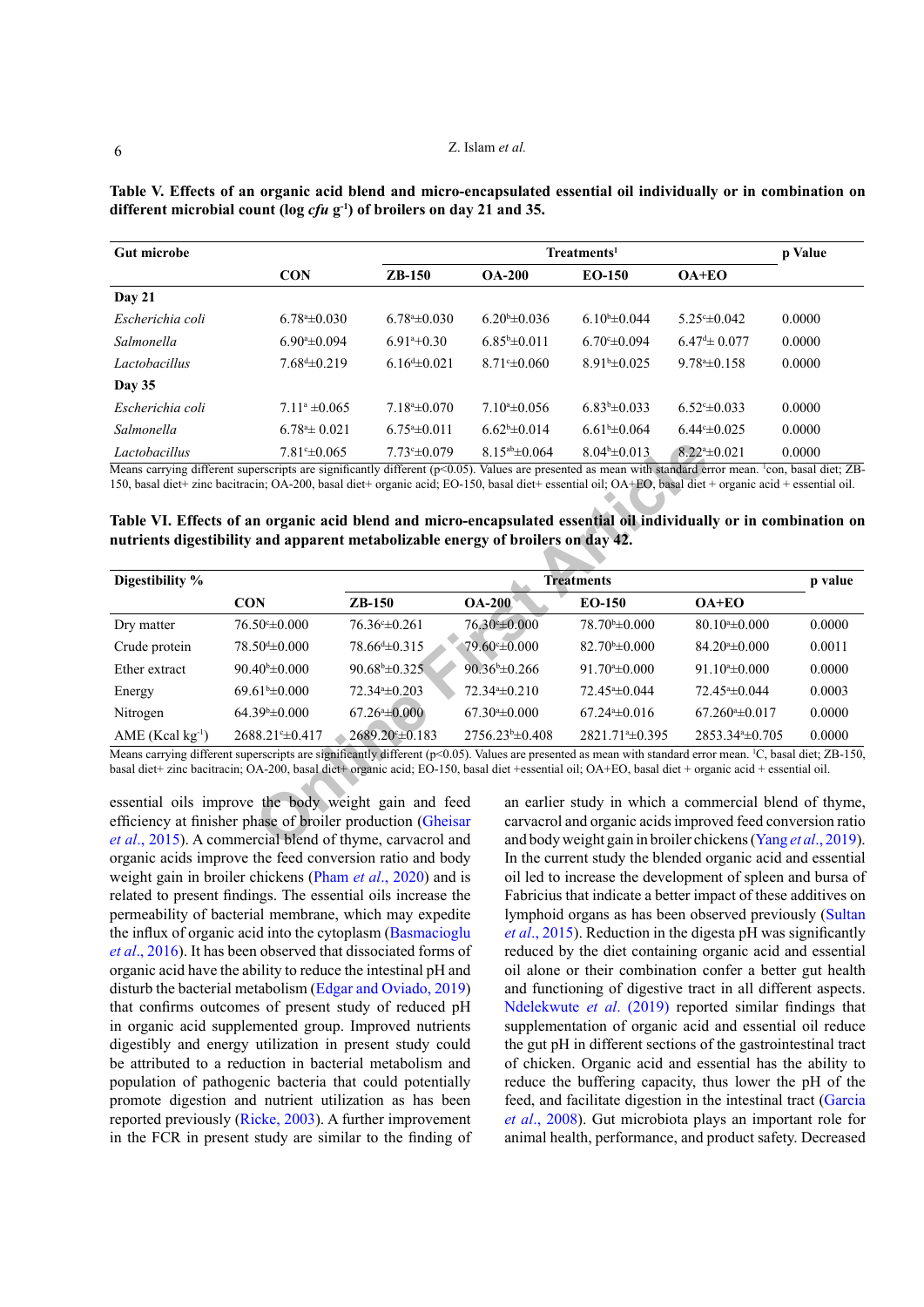**Example 10** and 10 and 20 and 20 and 20 and 20 and 20 and 20 and 20 and 20 and 20 and 20 and 20 and 20 and 20 and 20 and 20 and 20 and 20 and 20 and 20 and 20 and 20 and 20 and 20 and 20 and 20 and 20 and 20 and 20 and 20 numbers of pathogenic bacteria in the gut may improve the ability of epithelial cells to regenerate villus and thus enhance intestinal absorption capacity (Zeng *et al*[., 2015](#page-8-10)). The current results showed that *Escherichia coli* and *Salmonella* population were decreased while *Lactobacillus* at 21- and 35 day-old broilers tended to be increased by encapsulated blends of essential oil and organic acid. The present results are in agreement with the findings of previous researchers (Gao *et al*[., 2019\)](#page-6-4). The essential oil and organic acid have antimicrobial potential which can be used against different pathogenic microorganism [\(Adewole](#page-6-11) *et al*[., 2021\)](#page-6-11). Organic acids and their salts decrease the digesta pH and constrains the replication of gram-negative bacteria like *Escherichia coli*, *Salmonella* ([Rodjan](#page-7-19) *et al*., [2018\)](#page-7-19). The decrease in population of pathogenic bacteria by organic acid and essential oil in chickens is associated with the changes produced by a blend of organic acids and essential oils, which may increase the bacterial resistance capacity of the intestine (Stanley *et al*., 2012). The use of organic acids and essential oils stimulate the pancreatic secretion and increase the gastric retention time, thus improve the nutrient digestion and absorption (Sethiya, [2016;](#page-7-20) [Stamilla](#page-8-11) *et al*., 2020). Improvement in production performance, lymphoid organ weight, nutrients utilization and gut health implicate that organic acid and essential oils are more effective in poultry production.

# **CONCLUSION**

The strategic supplementation of organic acids and essential oils either individually or in combination could significantly improve production performance of broiler birds. Moreover, a reduction in gut pH, harmful microbes and improved beneficial microbes indicates its impact as potential positive gut modulator that enable birds to utilize more nutrients from a given feed.

*Statement of conflict of interest*

The authors have declared no conflict of interest.

# **REFERENCES**

- <span id="page-6-11"></span>Adewole, D.I., Oladokun, S. and Santin, E., 2021. Effect of organic acids-essential oils blend and oat fiber combination on broiler chicken growth performance, blood parameters, and intestinal health. *Anim. Nutr. J*., **7**: 1039-1051. [https://doi.](https://doi.org/10.1016/j.aninu.2021.02.001) [org/10.1016/j.aninu.2021.02.001](https://doi.org/10.1016/j.aninu.2021.02.001)
- <span id="page-6-5"></span>AOAC, 2005. *Official methods of analysis of AOAC International.*18th ed. AOAC Int., Gaithersburg, MD.

<span id="page-6-6"></span>Banday, M.T., Adil, S., Khan, A.A. and Madeha, U.,

2015. A study on efficiency of Fumeric Acid supplementation in diet of broiler chickens. *Int. J. Poult. Sci.,* **14**: 589-594. [https://doi.org/10.3923/](https://doi.org/10.3923/ijps.2015.589.594) [ijps.2015.589.594](https://doi.org/10.3923/ijps.2015.589.594)

- <span id="page-6-8"></span>Basmacioglu, H., Ozdemir, P. and Bagriyanik, H.A., 2016. Influence of an organic acid blend and essential oil blend, individually or in combination, on growth performance, carcass parameters, apparent digestibility, intestinal microflora and intestinal morphology of broilers. *Br. Poult. Sci.,*  **57**: 227-234. [https://doi.org/10.1080/00071668.20](https://doi.org/10.1080/00071668.2016.1141171) [16.1141171](https://doi.org/10.1080/00071668.2016.1141171)
- <span id="page-6-3"></span>Canibe, N., Engberg, R.M. and Jensen, B.B., 2001. *An overview of the effect of organic acids on gut flora and gut health*. Proceeding of the workshop: Alternatives to Feed Antibiotics and Coccidiostats in Pigs and Poultry (AFAC), Norfa network, Norway 2001.
- <span id="page-6-0"></span>Diarra, M.S. and Malouin, F., 2014. Antibiotics in Canadian poultry productions and anticipated alternatives. *Front. Microb*., **5**: 282. [https://doi.](https://doi.org/10.3389/fmicb.2014.00282) org/10.3389/fmicb.2014.00282
- <span id="page-6-2"></span>Dibner, J.J. and Buttin, R.J., 2002. Use of organic acids as a model to study the impact of gut microflora in nutrition and metabolism. *J. appl. Poult. Res*., **11**: 453–463.<https://doi.org/10.1093/japr/11.4.453>
- <span id="page-6-9"></span>Edgar, O. and Oviedo, R., 2019. Holistic view of intestinal health in poultry. *Anim. Feed Sci. Technol*., **250**: 1-8. [https://doi.org/10.1016/j.](https://doi.org/10.1016/j.anifeedsci.2019.01.009) anifeedsci.2019.01.009
- <span id="page-6-4"></span> Gao, Y.Y., Zhang, X.L., Xu, L.H., Peng, H., Wang, C.K. and Bi, Y.Z., 2019. Encapsulated blends of essential oils and organic acids improved performance, intestinal morphology, cecal microflora, and jejunal enzyme activity of broilers. *Czech. J. Anim. Sci*., **64**: 189-198. [https://doi.org/10.17221/172/2018-](https://doi.org/10.17221/172/2018-CJAS) [CJAS](https://doi.org/10.17221/172/2018-CJAS)
- <span id="page-6-10"></span>Garcia, A., Olmo, B., Lopez-Gonzalvez, A., Cornejo, L. and Ruperez, F.J., 2008. Capillary electrophoresis for short chain organic acids in faeces. References values in a Mediterranean elderly population. *J. Pharma. Biomed*., **46**: 356-361. [https://doi.](https://doi.org/10.1016/j.jpba.2007.10.026) [org/10.1016/j.jpba.2007.10.026](https://doi.org/10.1016/j.jpba.2007.10.026)
- <span id="page-6-7"></span>Gheisar, M.M., Hosseindoust, A. and Kim, I.H., 2015. Evaluating the effect of microencapsulated blends of organic acids and essential oils in broiler chicken's diet. *J. appl. Poult. Res*., **24**: 511–519. <https://doi.org/10.3382/japr/pfv063>
- <span id="page-6-1"></span>Giannenas, I., Papaneophytou, C.P., Tsalie, E., Pappas, I., Triantafillou, E., Tontis, D. and Kontopidis, G.A., 2014. Dietary supplementation of benzoic acid and essential oil compounds affects buffering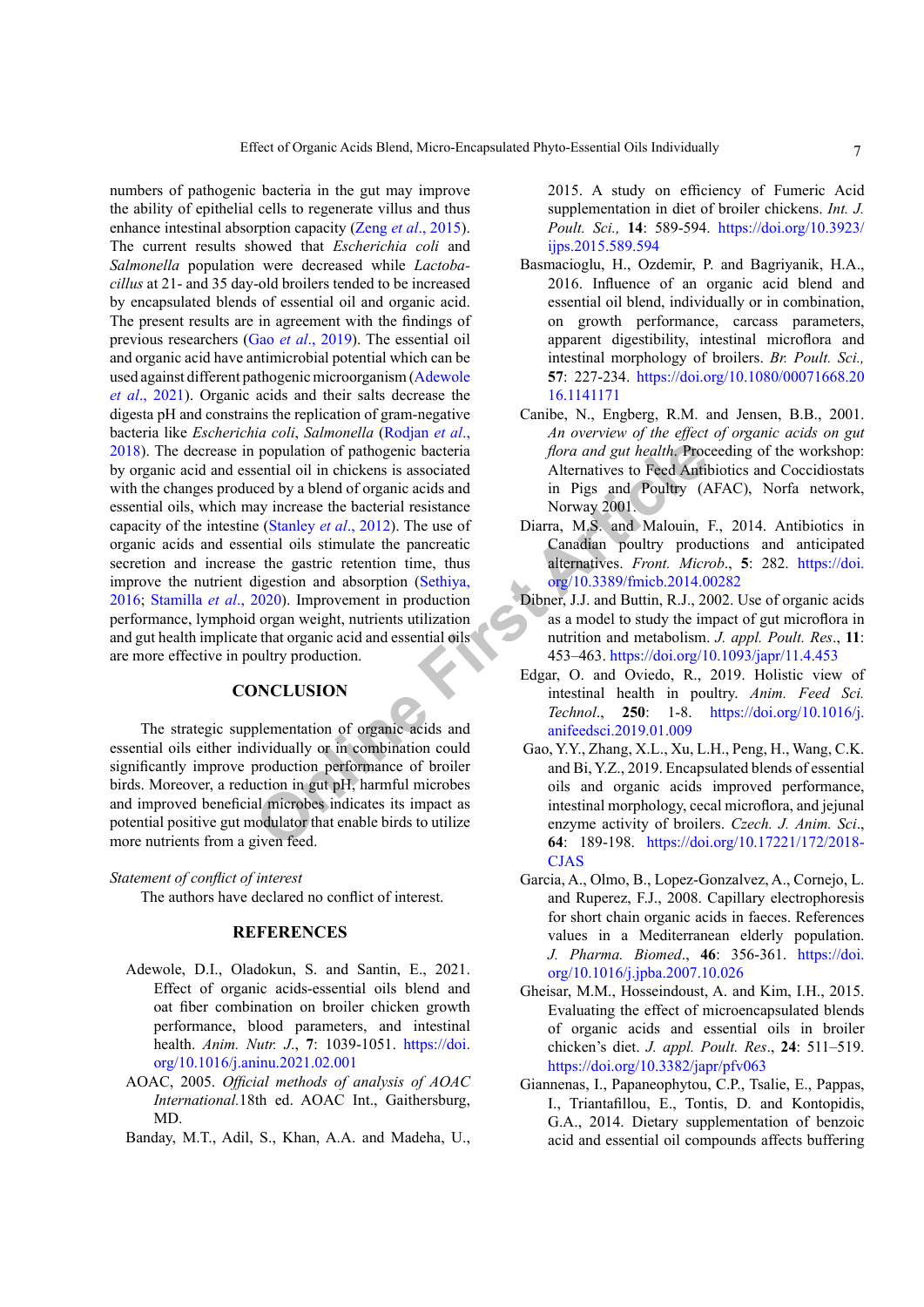capacity of the feeds, performance of turkey poults and their antioxidant status, pH in the digestive tract, intestinal microbiota and morphology. *Asian-Austral. J. Anim. Sci*., **27**: 225–236. [https://doi.](https://doi.org/10.5713/ajas.2013.13376) [org/10.5713/ajas.2013.13376](https://doi.org/10.5713/ajas.2013.13376)

- <span id="page-7-2"></span>Golkar, Z., Bagasra, O. and Pace, D.G., 2014. Bacteriophage therapy: A potential solution for the antibiotic resistance crisis. *J. Infect. Dev. Count*., **8**: 129–136. <https://doi.org/10.3855/jidc.3573>
- <span id="page-7-15"></span>Guide, SUs., 2010. Statistic (Version 9.3). SAS Institute. Inc, Cary, NC, USA; 2010.
- <span id="page-7-7"></span>Henri, I. and Bassole, N., 2012. Essential oils in combination and their antimicrobial properties. *Molecules*, **17**: 3989–4006. [https://doi.org/10.3390/](https://doi.org/10.3390/molecules17043989) [molecules17043989](https://doi.org/10.3390/molecules17043989)
- <span id="page-7-5"></span>Huyghebaert, G., Ducatelle, R. and Immerseel, V.F., 2011. An update on alternatives to antimicrobial growth promoters for broilers. *Vet. J*., **187**: 182- 188. <https://doi.org/10.1016/j.tvjl.2010.03.003>
- <span id="page-7-11"></span><span id="page-7-10"></span>Islam K.M.S., 2012. Use of citric acid in broiler diets. *Worlds Poult. Sci. J*., **68**: 104-118. https://doi. [org/10.1017/S0043933912000116](https://doi.org/10.1017/S0043933912000116)
- **Same Solution**<br> **Same Solution**<br> **Onlin** Same State on alternatives to antienties V.F.,<br>
L., 2018. Essential oils as<br>
the on alternatives to antienties in swine production. *An*<br>
org/10.1016/j.tvj1.2010.03.003<br>
Paul, S.K. Jarquin, R.L., Nava, G.M., Wolfenden, A.D., Donoghue, A.M., Hanning, I. and Higgins, S.E., 2007. The evaluation of organic acids and probiotic cultures to reduce *Salmonella enteriditis* horizontal transmission and crop infection in broiler chickens. *Int. J. Poult. Sci*., **6**: 182-186. https://doi. [org/10.3923/ijps.2007.182.186](https://doi.org/10.3923/ijps.2007.182.186)
- <span id="page-7-9"></span>Kazempour, F. and Jahanian, R., 2017. Effects of different organic acids on performance, ileal microflora, and phosphorus utilization in laying hens fed diet deficient in non-phytate phosphorus. *J. Anim. Feed. Sci. Technol*., **223**: 110-118. https:// [doi.org/10.1016/j.anifeedsci.2016.11.006](https://doi.org/10.1016/j.anifeedsci.2016.11.006)
- <span id="page-7-8"></span>Kim, D.K., Lillehoj, H.S., Lee, S.H., Lillehoj, E.P. and Bravo, D., 2013. Improved resistance to Eimeria acervulina infection in chickens due to dietary supplementation with garlic metabolites. *Br. J. Nutr*., **109**: 76-88. [https://doi.org/10.1017/](https://doi.org/10.1017/S0007114512000530) [S0007114512000530](https://doi.org/10.1017/S0007114512000530)
- <span id="page-7-16"></span>Liu, Y., Yang, X., Xin, H., Chen, S and Yang, C., 2017. Effects of a protected inclusion of organic acids and essential oils as antibiotic growth promoter alternative on growth performance, intestinal morphology and gut microflora in broilers. *Anim. Sci. J.,* **88**:1414–1424. [https://doi.org/10.1111/](https://doi.org/10.1111/asj.12782) [asj.12782](https://doi.org/10.1111/asj.12782)
- <span id="page-7-6"></span>Markowiak, P. and Slizewska, K., 2018. The role of probiotics, prebiotics and synbiotics in animal nutrition. *Gut. Pathog*., **10**: 21. [https://doi.](https://doi.org/10.1186/s13099-018-0250-0) [org/10.1186/s13099-018-0250-0](https://doi.org/10.1186/s13099-018-0250-0)
- <span id="page-7-1"></span>Morgan, N.K., 2017. Managing gut health without reliance on antimicrobials in poultry. *Anim. Prod. Sci*., **7**: 2270–2279. [https://doi.org/10.1071/](https://doi.org/10.1071/AN17288) [AN17288](https://doi.org/10.1071/AN17288)
- <span id="page-7-14"></span>Ndelekwute, E.K., Unah, U.L. and Udoh, U.H., 2019. Effect of dietary or- ganic acids on nutrient digestibility, faecal moisture, digesta pH and viscosity of broiler chickens. *MOJ Anat. Physiol*., **6**: 40–43. [https://doi.org/10.15406/](https://doi.org/10.15406/mojap.2019.06.00242) [mojap.2019.06.00242](https://doi.org/10.15406/mojap.2019.06.00242)
- <span id="page-7-4"></span>Neill, J., 2016. Tackling drug-resistant infections globally: Final report and recommendations. In: *Review of antimicrobial resistance.* HM Government and Wellcome trust, London.
- <span id="page-7-13"></span>Omonijo, F.A., Ni, L., Gong, J., Wang, Q. and Lahaye, L., 2018. Essential oils as alternatives to antibiotics in swine production. *Anim. Nutr*., **4**: 126–136. <https://doi.org/10.1016/j.aninu.2017.09.001>
- <span id="page-7-12"></span> Paul, S.K., Halder, G., Mondal, M.K. and Samanta, G., 2007. Effect of organic acid salt on the performance and gut health of broiler chicken. *J. Poult. Sci*., **44**: 389-395. <https://doi.org/10.2141/jpsa.44.389>
- <span id="page-7-17"></span>Pham, V.H., Kan, L., Huang, J., Geng, Y. and Zhen, W., 2020. Dietary encapsulated essential oils and organic acids mixture improves gut health in broiler chickens challenged with necrotic enteritis. *J. Anim. Sci. Biotech*., **11**: 1-18. [https://doi.org/10.1186/](https://doi.org/10.1186/s40104-019-0421-y) s40104-019-0421-y
- <span id="page-7-3"></span>Pourmand, A., Amirshahi, M.M., Jasani, G. and May, L., 2017. Emerging trends in antibiotic resistance: Implications. *Emerg. Medic*., **35**: 1172-1176. <https://doi.org/10.1016/j.ajem.2017.03.010>
- <span id="page-7-18"></span>Ricke, S.C., 2003. Perspectives on the use of organic acids and short chain fatty acids as antimicrobials. *Poult. Sci*., **82**: 632–639. [https://doi.org/10.1093/](https://doi.org/10.1093/ps/82.4.632) ps/82.4.632
- <span id="page-7-0"></span>Rinttila, T. and Apajalaht, J., 2013. Intestinal microbiota and metabolites Implications for broiler chicken health and performance. *J. appl. Res*., **22**: 647-658. <https://doi.org/10.3382/japr.2013-00742>
- <span id="page-7-19"></span>Rodjan, P., Soisuwan, K., Thongprajukaew, K., Theapparat, Y. and Khongthong, S., 2018. Effect of organic acids or probiotics alone or in combination on growth performance, nutrient digestibility, enzyme activities, intestinal morphology and gut microflora in broiler chickens. *J. Anim. Physiol. Anim. Nutr*., **102**: 931–940. [https://doi.org/10.1111/](https://doi.org/10.1111/jpn.12858) [jpn.12858](https://doi.org/10.1111/jpn.12858)
- <span id="page-7-20"></span>Sethiya, N.K., 2016. Review on natural growth promoters available for improving gut health of poultry: An alternative to antibiotic growth promoters. *Asian J. Poult. Sci*., **10**: 1–29. [https://](https://doi.org/10.3923/ajpsaj.2016.1.29)